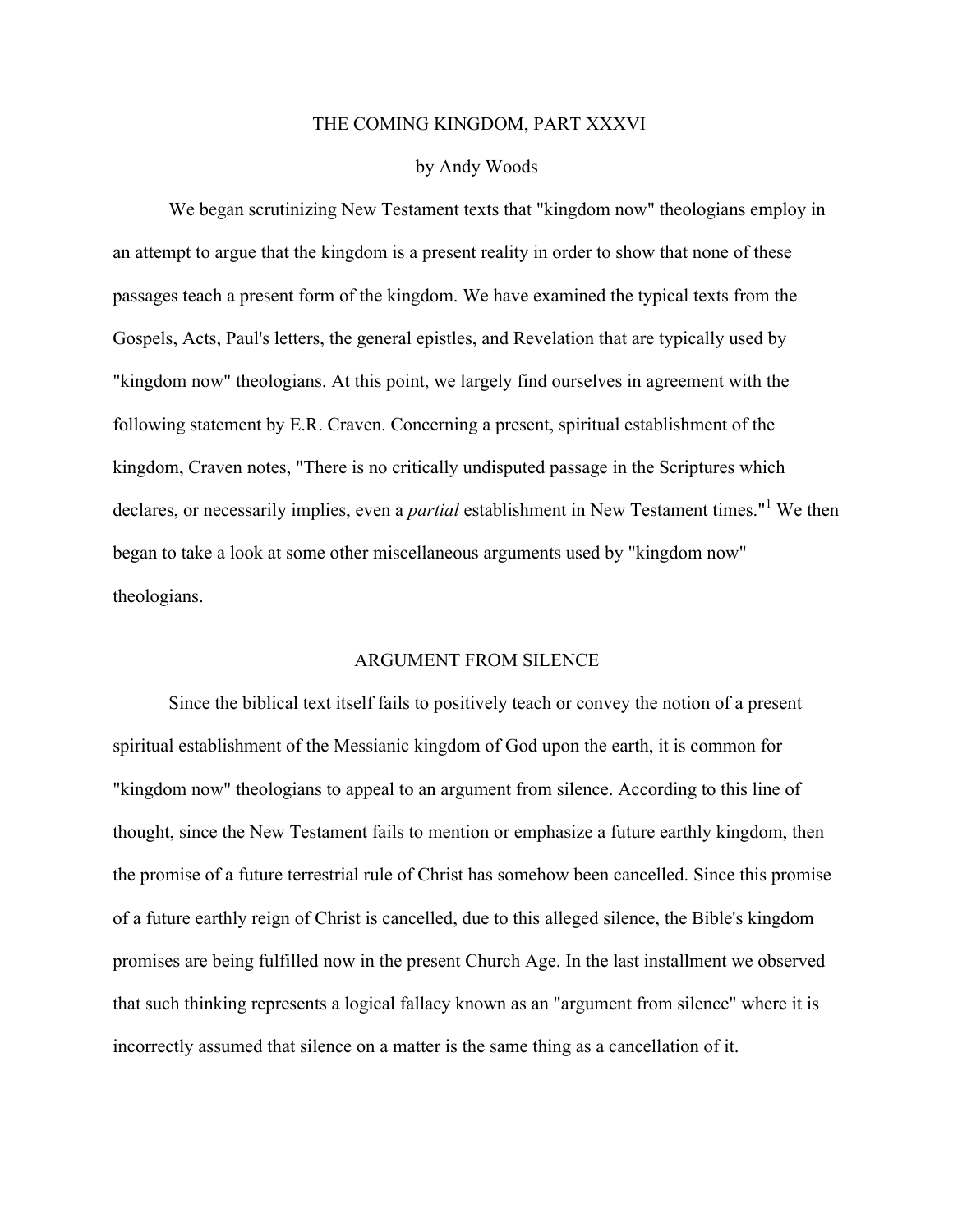### THE NEW TESTAMENT'S REAFFIRMATION OF THE LAND PROMISES

Furthermore, beyond using faulty logic, the "kingdom now" theologian is wrong in assuming that the New Testament is completely silent on the subject of the restoration of Israel's terrestrial kingdom promises. While not emphasizing this truth to the same degree as is found in the pages of the Old Testament, the New Testament still affirms this truth in several places. For example, Luke 21:24 says, "...Jerusalem will be trampled underfoot by the Gentiles *until* the times of the Gentiles are fulfilled" (italics added). The mere existence of the preposition "until" (*achri*) implies a time when Gentile dominion over Jerusalem will come to an end and Israel will be restored to her rightful place of rulership over the nations. Matthew 23:38-39 similarly says, "Behold, your house is being left to you desolate! For I say to you, from now on you will not see Me until you say, 'BLESSED IS HE WHO COMES IN THE NAME OF THE LORD!'" Here, Christ speaks to the unbelieving first-century Jewish leadership. As in Luke 21:24, the conjunction "until" (*heōs*) again implies a time when the nation will pray Psalm 118:26 and consequently see Christ again leaving their house no longer in desolation (Matt. 24:31; 25:31). Christ's promise in Matthew 19:28 also reaffirms the future land promises: "Truly I say to you, that you who have followed Me, in the regeneration when the Son of Man will sit on His glorious throne, you also shall sit upon twelve thrones, judging the twelve tribes of Israel." This verse teaches that the resurrected apostles will reign over Israel's twelve tribes. Just as each tribe was allotted land in Old Testament times (Josh. 13–21), tribal land allocation will also be the reality in the future kingdom age (Ezek. 47–48).

Surely Paul speaks of the future kingdom promises through Israel in Romans 11:25-27:

...that a partial hardening has happened to Israel until the fullness of the Gentiles has come in; and so all Israel will be saved; just as it is written,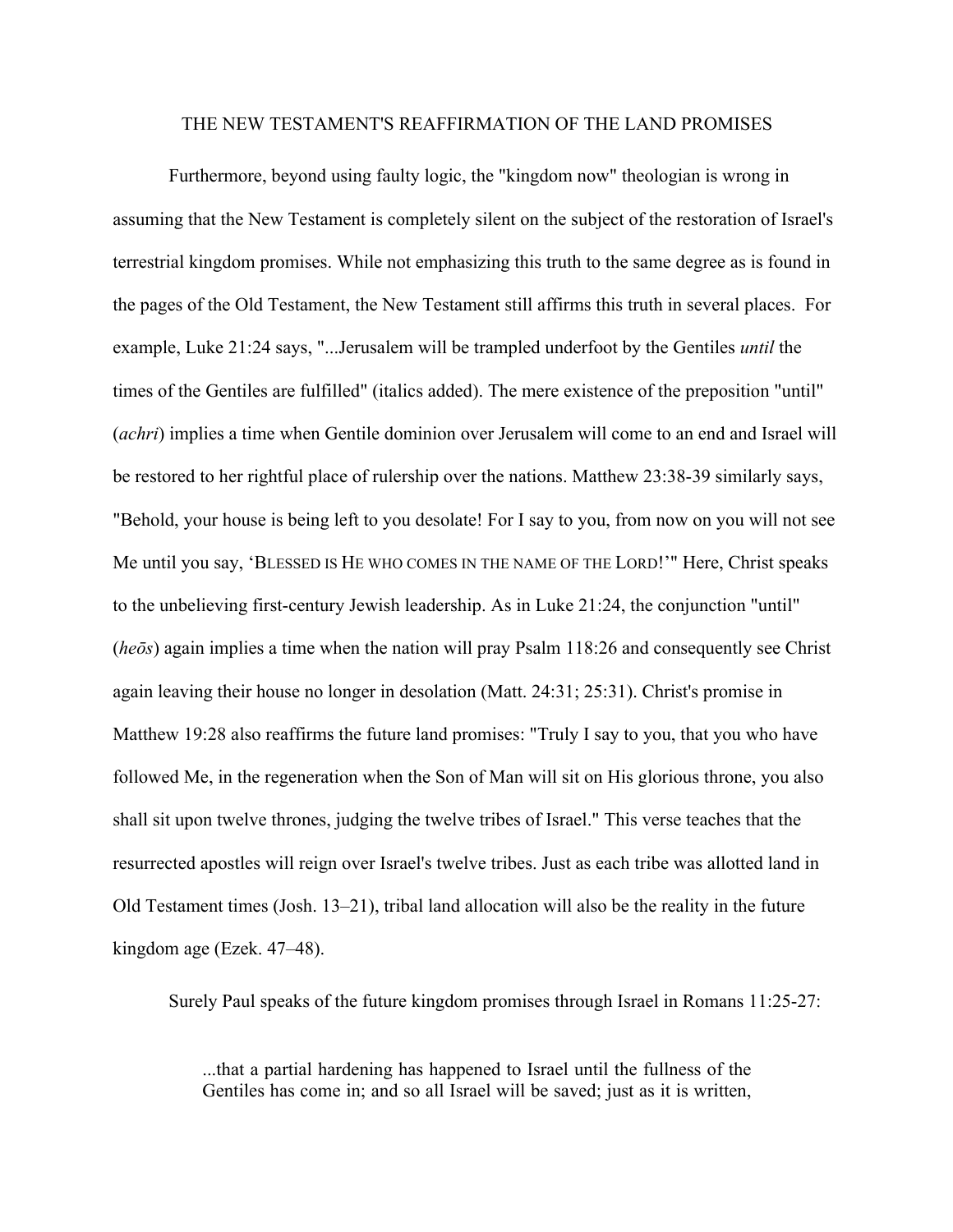"THE DELIVERER WILL COME FROM ZION, HE WILL REMOVE UNGODLINESS FROM JACOB." "THIS IS MY COVENANT WITH THEM, WHEN I TAKE AWAY THEIR SINS<sup>"</sup>

Notice Paul's express assertion that Israel's hardening is only partial, as well as his affirmation of Israel's future deliverance and forgiveness. Paul also discloses God's intention to keep His covenantal obligations to Israel. The Davidic Covenant seems to be in view in 11:26b by mention of the Messianic deliverer (Isa. 59:20). Similarly, the Abrahamic Covenant appears in Romans 11:27a with its allusion to Isaiah 59:21 and Genesis 17:4. The New Covenant seems to be referred to in Romans 11:27b when it cites Jeremiah 31:31. Thus, these verses furnish a clear reaffirmation of the Old Testament kingdom promises.

New Testament reaffirmation of the land promises is also implied in the Apocalypse. In Revelation 7:4-8, we learn of how God will use 144,000 Jews to evangelize the world during the Tribulation (Rev. 7:9-17). Here, we are specifically told that 12,000 Jewish evangelists will come from each of these twelve tribes. In Revelation 14:4, these Jewish evangelists are called the "first fruits." In Israel's harvest cycle, the first fruits of the harvest guaranteed that the general harvest would also come in. In the same way, the conversion of these 144,000 Jews guarantees that the rest of the Jewish remnant will also be converted (Zech. 12:10; 13:8-9).

Moreover, Revelation 20:7-10 speaks of a final, failed satanic rebellion at the end of the Millennial kingdom as described in Revelation 20:9: "And they came up on the broad plain of the earth and surrounded the camp of the saints and the beloved city, and fire came down from heaven and devoured them." Notice that this satanic attack is aimed at the "beloved city." Although not identified by name, this designation is a clear reference to the city of Jerusalem since the descriptor "beloved" city or an equivalent statement is used repeatedly in the Psalms to depict Jerusalem (Ps. 78:68; 87:2).<sup>2</sup> Even Simcox and Ladd, while simultaneously arguing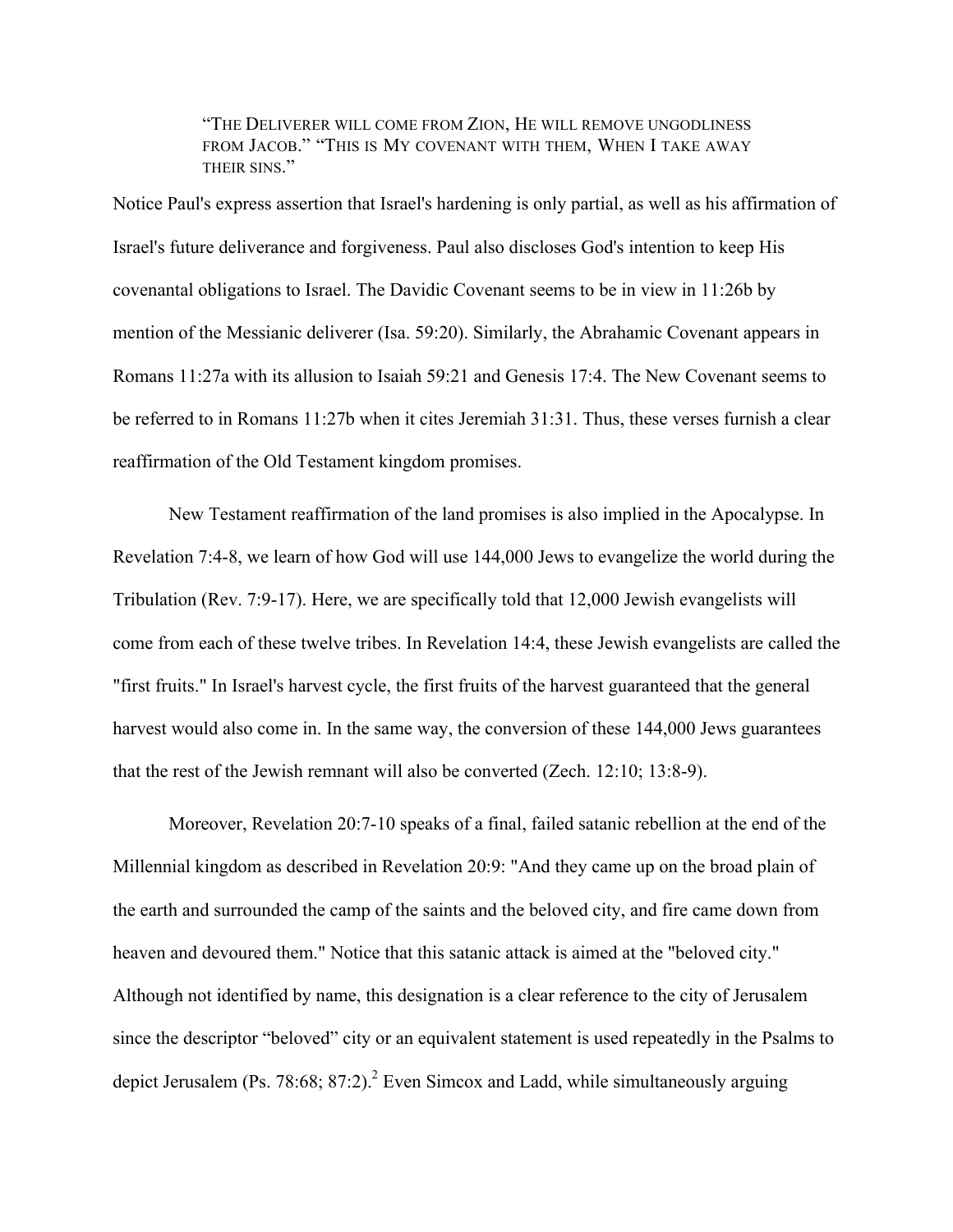against a literal fulfillment of the temple and sacrifices mentioned in Ezekiel 40–48, indicate that Jerusalem is clearly in view in Revelation  $20:9$ <sup>3</sup>. The reason that Satan attacks Jerusalem in this final battle is because God, during the Millennial kingdom, will fulfill His promise of making Israel and Jerusalem head over the nations (Deut. 28:13; Isa. 2:2-3; Zech. 14:16-18). Because Israel in general and Jerusalem in particular will be the headquarters or the nerve center of the Millennial kingdom, this special city will become the object of Satan's wrath during this final battle. Robert Thomas explains, "At the end of the Millennium that city will be Satan's prime objective with his rebel army, because Israel will be a leader among the nations."<sup>4</sup> Finally, it is interesting to note that the gates in the eternal city or the New Jerusalem will be named after the twelve tribes of Israel (Rev. 21:12). Such naming seems to once again reaffirm God's intention to fulfill all that He has purposed to do through His covenanted nation Israel.

In sum, while it is true that that the New Testament is not as clear as the Old Testament on the subject of God's future kingdom promises through Israel, the "kingdom now" theologian errs in asserting that the New Testament is completely silent on this matter. As has been demonstrated, the New Testament reaffirms God's Old Testament kingdom promises at several junctures. However, even if the New Testament remained silent on this matter, that fact in and of itself would be insufficient to establish "kingdom now" theology. Mere silence of the New Testament should not be equated with an overt cancellation.

# FOCUS UPON THE ETERNAL STATE

Other "kingdom now" theologians note how the New Testament writers seem to focus the believers hope on the New Jerusalem and the Eternal State rather than Christ's earthly kingdom (Gal. 4:26; Heb. 11:10, 16; 12:22; 2 Pet. 3:13). According to this argument, such a focus conveys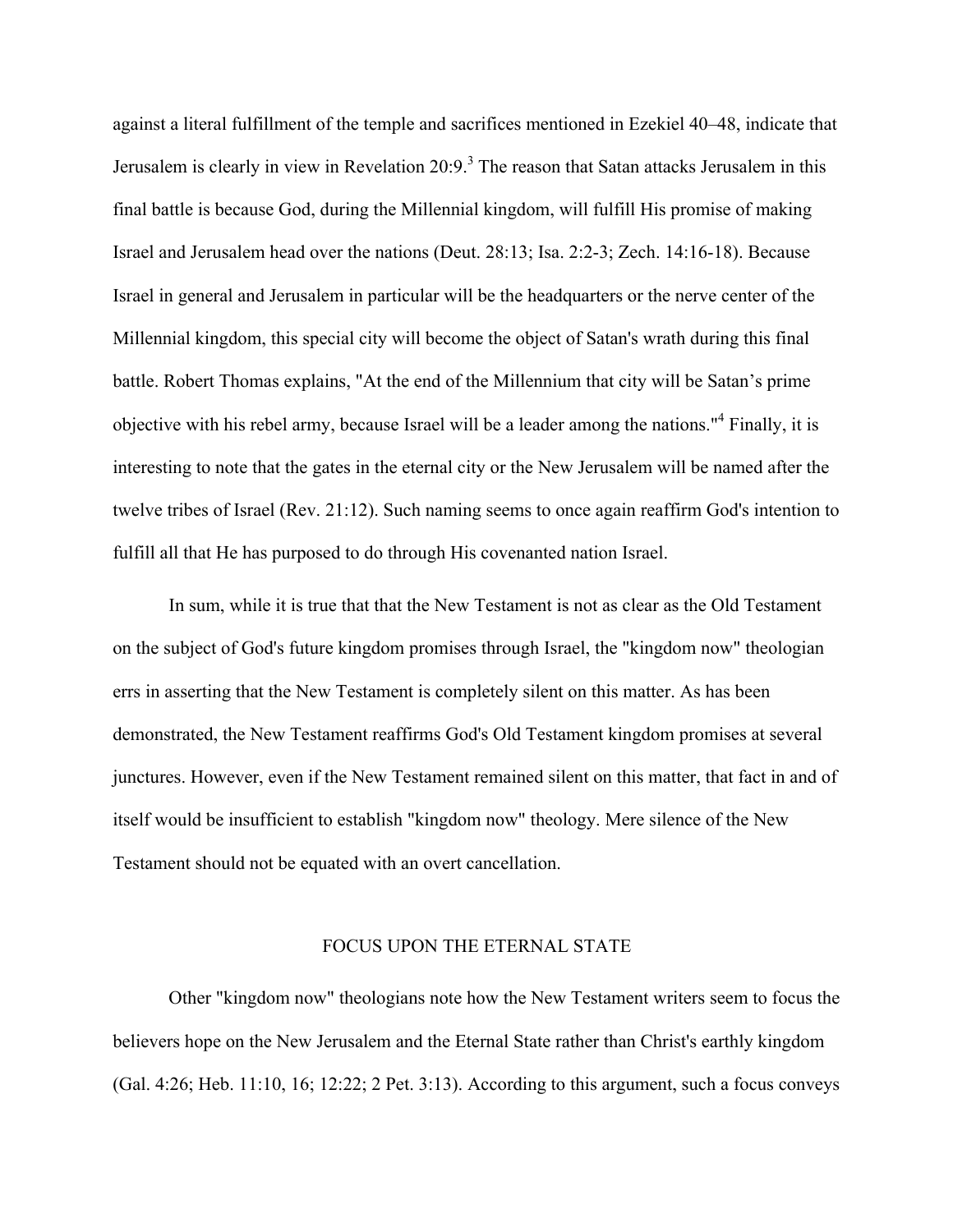a cancellation of the earthly kingdom promises. According to the Knox Seminary Open Letter to Evangelicals:

> Simon Peter spoke of the Second Coming of the Lord Jesus in conjunction with the final judgment and the punishment of sinners. Instructively, this same Simon Peter, the Apostle to the Circumcision, says nothing about the restoration of the kingdom to Israel in the land of Palestine. Instead, as his readers contemplate the promise of Jesus' Second Coming, he fixes their hope upon the new heavens and the new earth, in which righteousness dwells. $5$

However, this view again represents an argument from silence since nowhere in these

Eternal State passages do we find an overt cancelation of the Old Testament kingdom and land

promises. Moreover, the New Testament's emphasis on the Eternal State may even represent a

tacit reaffirmation of the land promises since they will chronologically precede the establishment

of the Eternal state (Rev. 20:1-10; 21-22). Mark Hitchcock explains:

Christ will rule over His kingdom on this present earth for one thousand years, *and* He will reign forever. The future kingdom of God has two parts or phases. Phase one is the millennial reign of Christ on this earth (Revelation 20:1-6), and phase two is the eternal state (Rev. 22:5). As I once heard it described, the Millennium is the front porch of eternity.<sup>6</sup>

Through its focus on the Eternal State, the totality of New Testament revelation indicates that the

Eternal State will one day become a reality only after its is preceded by the fulfillment of the

earthly kingdom promises. Thus, the New Testament's focus on the Eternal State merely

communicates the end of the matter without neglecting the beginning of the kingdom or the one-

thousand year earthly reign of Christ, which chronologically precedes God's eternal rule. In other

words, New Testament certainty of the Eternal State simultaneously communicates certainty of

the preceding earthly kingdom.

(To Be Continued...)